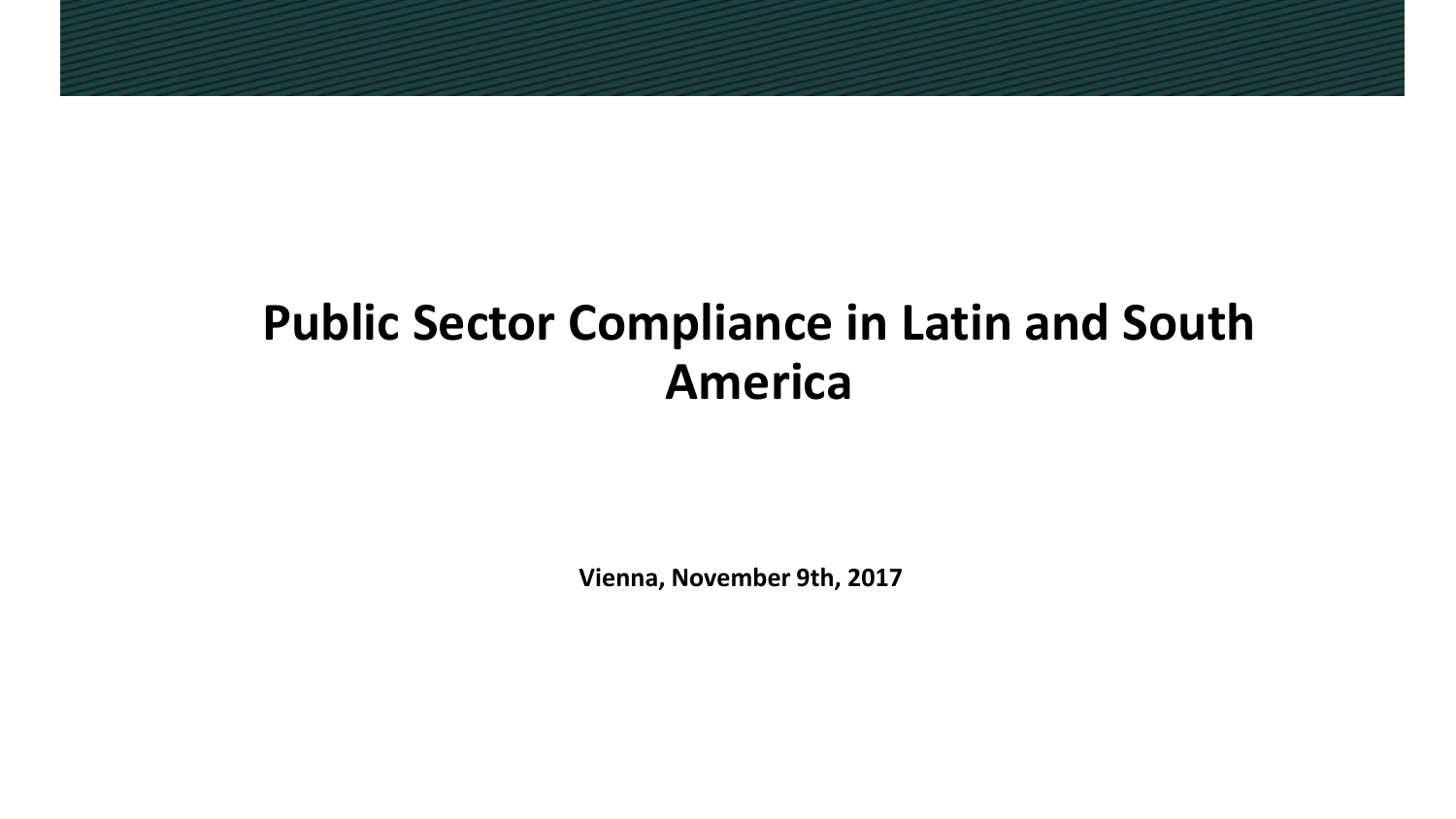## **Presentation Contents**

- 1. How far are Latin and Southern American countries when it comes to the implementation of compliance, anti-corruption and integrity measures in public bodies?
- 1. What makes the "compliance approach" special and how does it differs from previous efforts to strengthen integrity in public administration?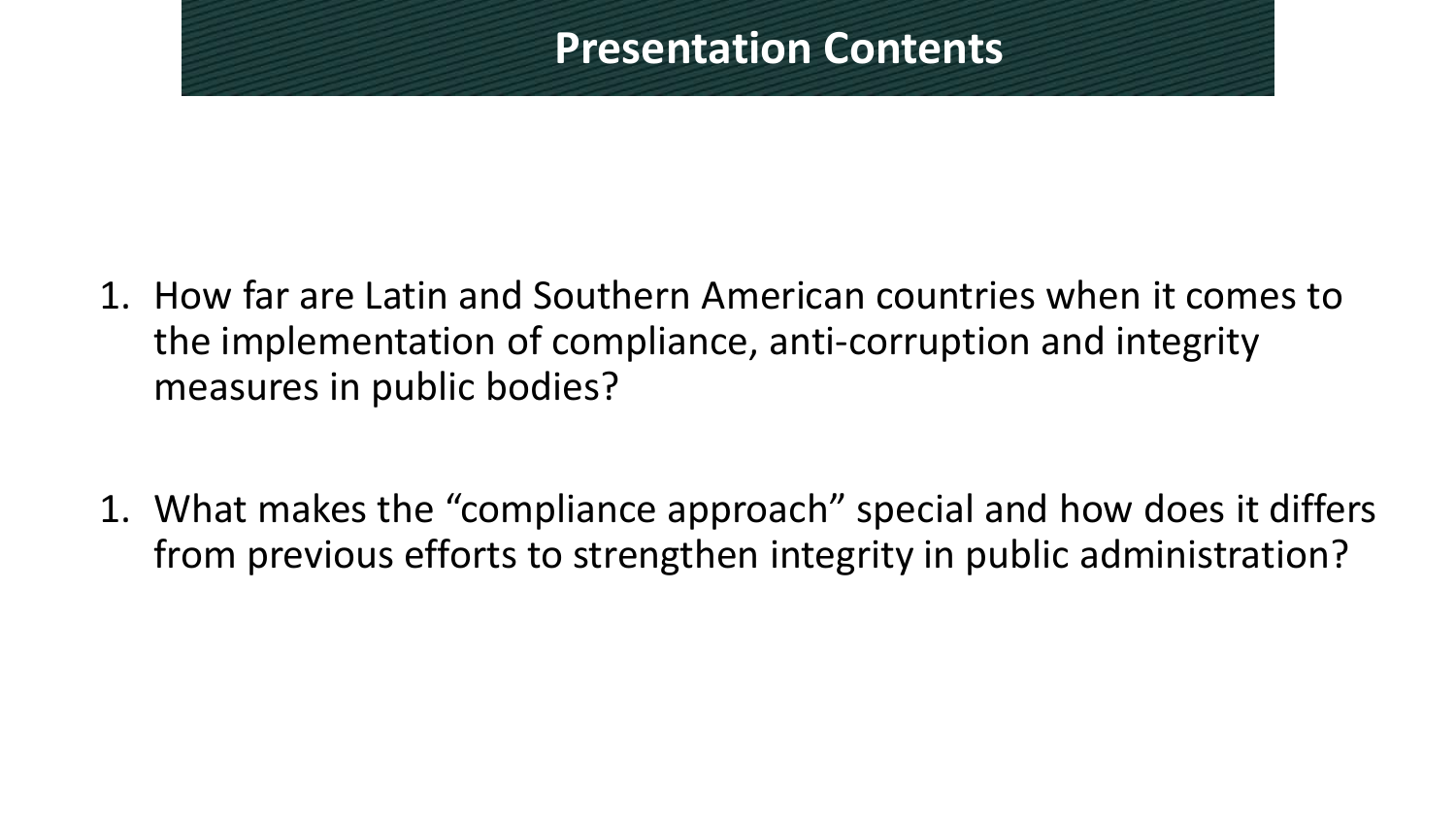# **Current situation in LA**

- The policies of integrity and the prevention of corruption have not have the result that we expected.
- Despite the existing measures in public administration, such as, transparency, accountability, internal control, confidential reporting mechanisms, internal investigation, codes of ethics, the problems not only have continued but getting worse.
- Cases of grand corruption that had a great media repercussion have strongly hit the highest authorities in Chile, Argentina, Brasil, Peru, Colombia, Venezuela, Ecuador and others.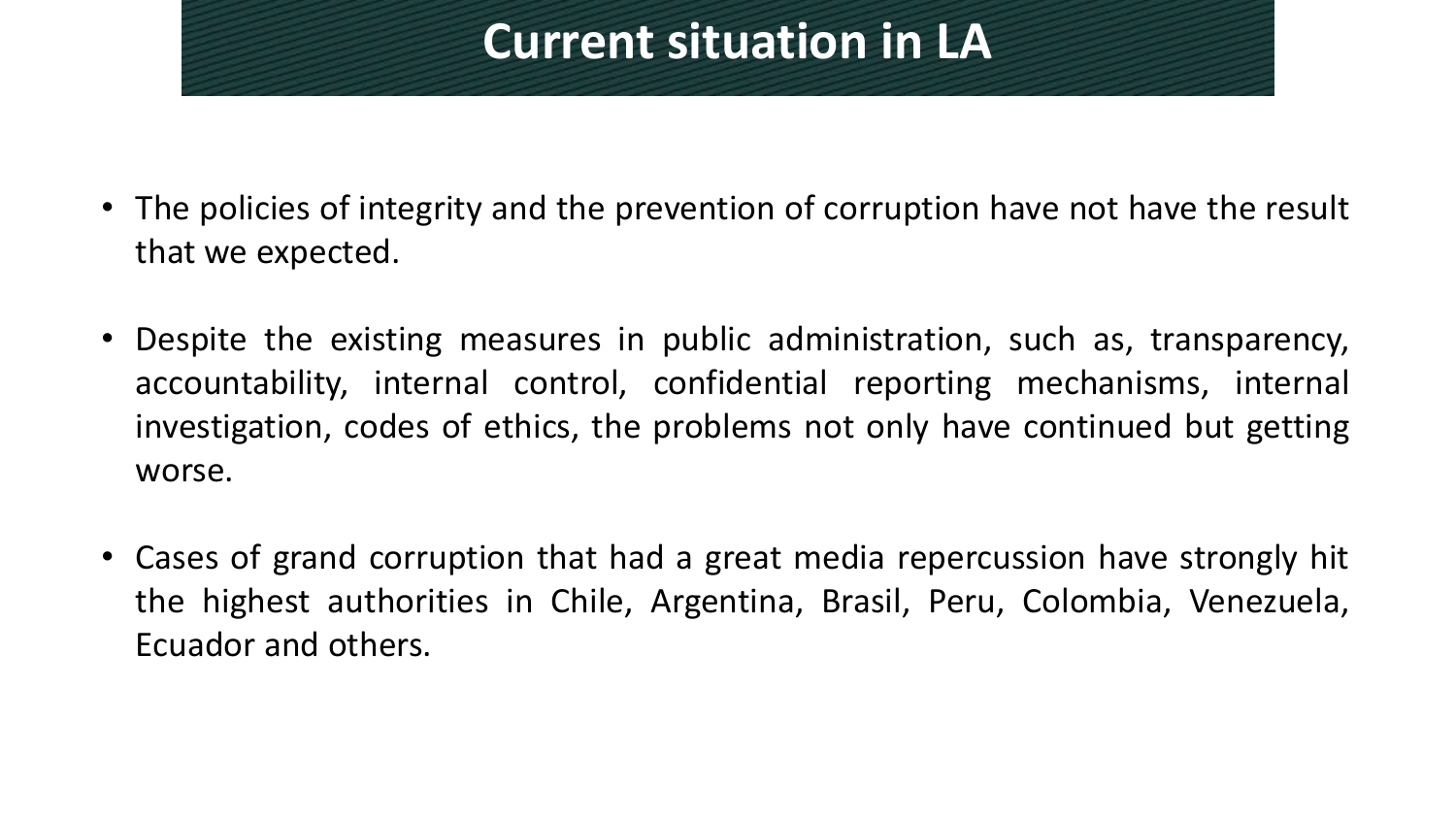### India jobs dating mere + Intensational edition. theguardian

browse all section

|  | opinion culture business lifestyle fashion environment tech travel |  |  |  |  |
|--|--------------------------------------------------------------------|--|--|--|--|
|  | australia africa middle-east cities development europe US          |  |  |  |  |

#### Chilean president rocked by corruption allegations against family members

Michelle Bachelet denies resignation numers as her son Sebastian Davalos is to be peritioned about his role in a possibly illegal real estate transaction







### News > World > America **Ecuador's Vice President Jorge Glas** imprisoned as corruption investigation gets underway

Politician accused of accepting bribes from Brazilian construction company Odebrecht but insists charges false, arguing: 'Those who are innocent have no reason to flee'

Staff and agencies | Tuesday 3 October 2017 12:57 BST | CDD comments



Another former Peruvian president is sent to jail, this time as part of growing corruption scandal



#### News > Latin America **Colombian Senator Jailed for Accepting Odebrecht Bribes**



#### HOME INTL W NEWS MARKETS INVESTING TECH MAKE IT VIDEO **SECNBC**

### **Brazil former presidents Lula** and Rousseff charged in corruption case

- . Former Brazilian Presidents Luis Inacio Luia da Silva and Dilma Rousseff have been charged of forming a criminal organization
- . The duo were charged along with fellow Workers Party members of committing a series of crimes involving state-owned oil firm Petrobras.
- . The crimes include cartel formation, corruption and money laundering.

Published 6:23 AM ET Wed, 6 Sept 2017 | Updated 6:51 AM ET Wed, 6 Sept 2017

**REUTERS** 

f.

'n



#BASIC MATERIALS JULY 25, 2017 / 7:30 PM / 3 MONTHS AGO

### Colombian officials got \$27 mln in Odebrecht bribes, prosecutor says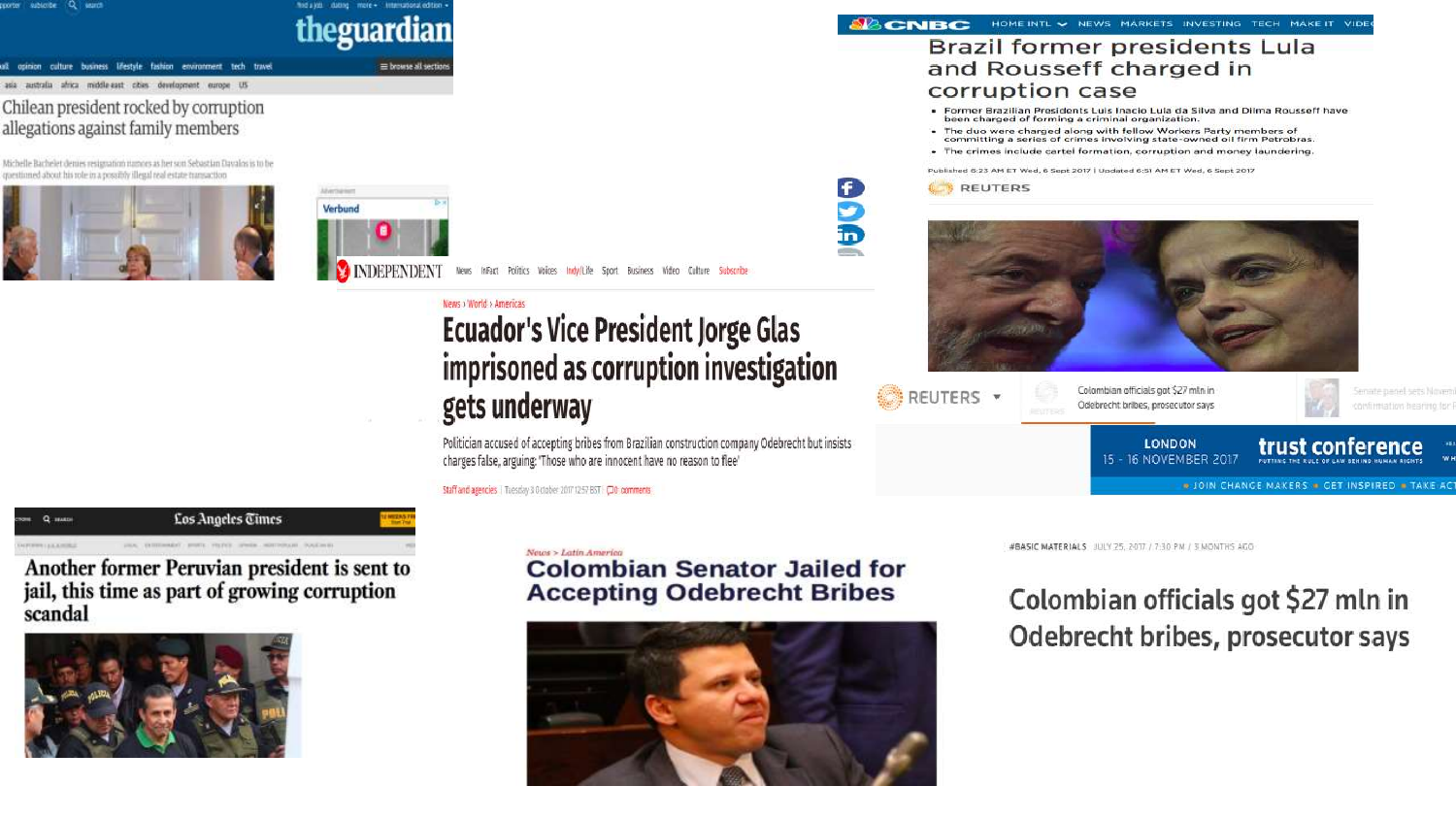• Besides these cases of grand corruption, LA countries have to face massive petty corruption cases. All of that has generated that LA Corruption Index Perception is getting worse each year. (Transparency International Index)

|               | 2014 | 2015 | 2016 |   |
|---------------|------|------|------|---|
| Uruguay       | 73   | 74   | 71   |   |
| Chile         | 73   | 70   | 66   | J |
| <b>Brasil</b> | 43   | 38   | 40   | N |
| Colombia      | 37   | 37   | 37   |   |
| Argentina     | 34   | 32   | 36   |   |
| Peru          | 38   | 36   | 35   |   |
| Ecuador       | 33   | 32   | 31   |   |
| <b>Mexico</b> | 35   | 31   | 30   |   |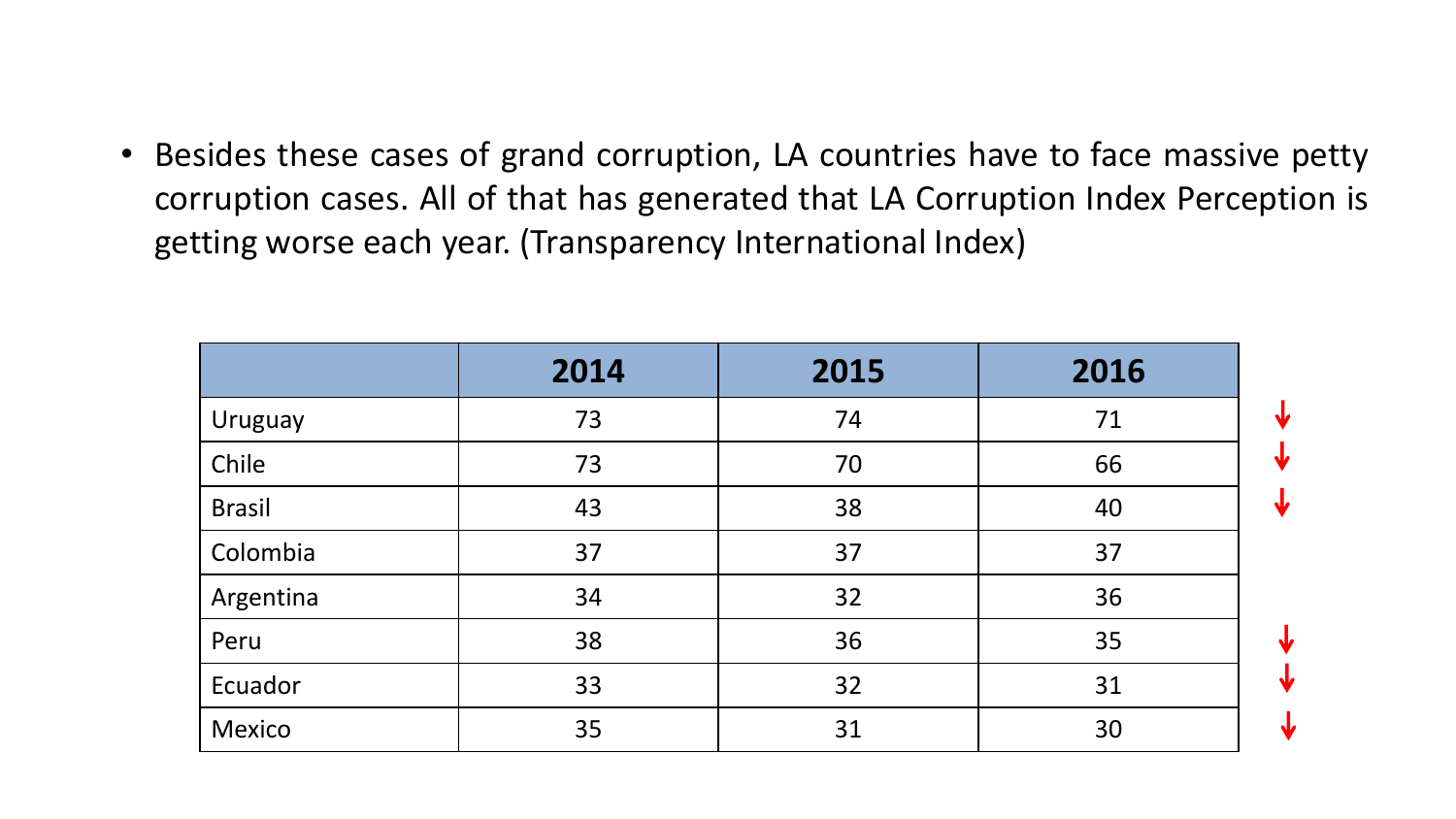## **¿what are we doing wrong?**















Managing for Results

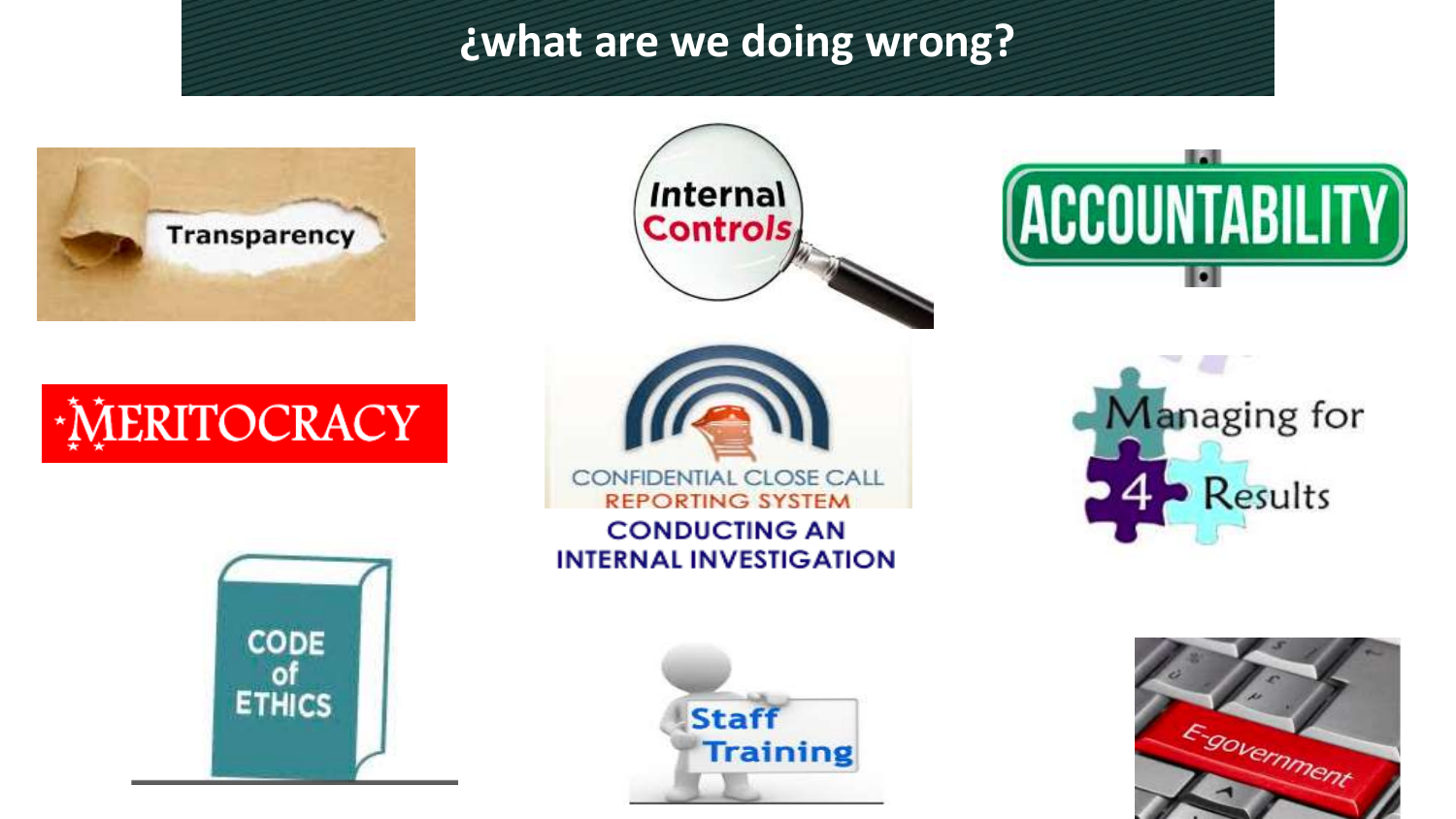### **Bad news sometimes are good news…**

The context of crisis due to corruption, is leading Latin American countries to a very interesting process of understanding that…

- $\checkmark$  Public institutions need a risk assessment approach. The idea is that it is not possible to define an anticorruption course of action without evaluating the risks that the entity has. So, it is important to bear in mind the personnel, the geographical context, the activities, and the processes of the entity.
- Existing measures (transparency and accountability, control, training, reporting mechanisms, sanctioning mechanisms) are good and necessary but they need to be applied under an articulation and integration approach. They cannot be seen as isolated measures
- $\checkmark$  It is necessary to have a person or an office responsible for monitoring such preventing measures. This is not a task that can be monitored by the head of the entity because of the level of activities that he or she has.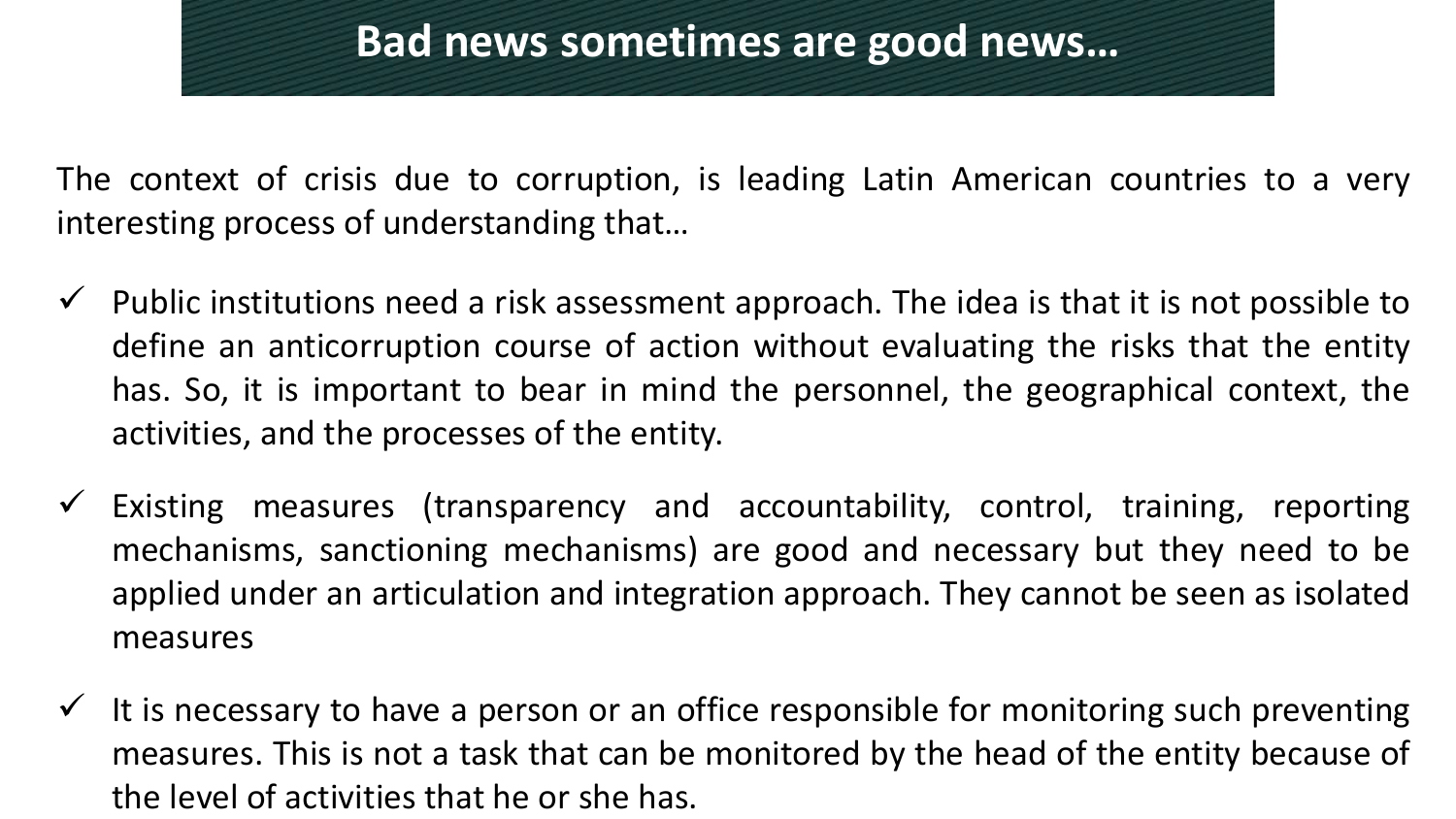**G20 High Level Principles on Organizing Against Corruption** 

### **"Coordination Unit / Contact Person**

States should strive towards a **coherent** and **coordinated** integrity **system** across the public administration, for example by designating contact persons for corruption prevention or establishing a specific unit or units responsible for coordinating corruption prevention measures within public entities. (…)"

| <b>INDEPENDENT</b> |                  |                  | <b>HIGH LEVEL POSITION</b> |
|--------------------|------------------|------------------|----------------------------|
|                    | <b>EMPOWERED</b> | <b>KNOWLEDGE</b> |                            |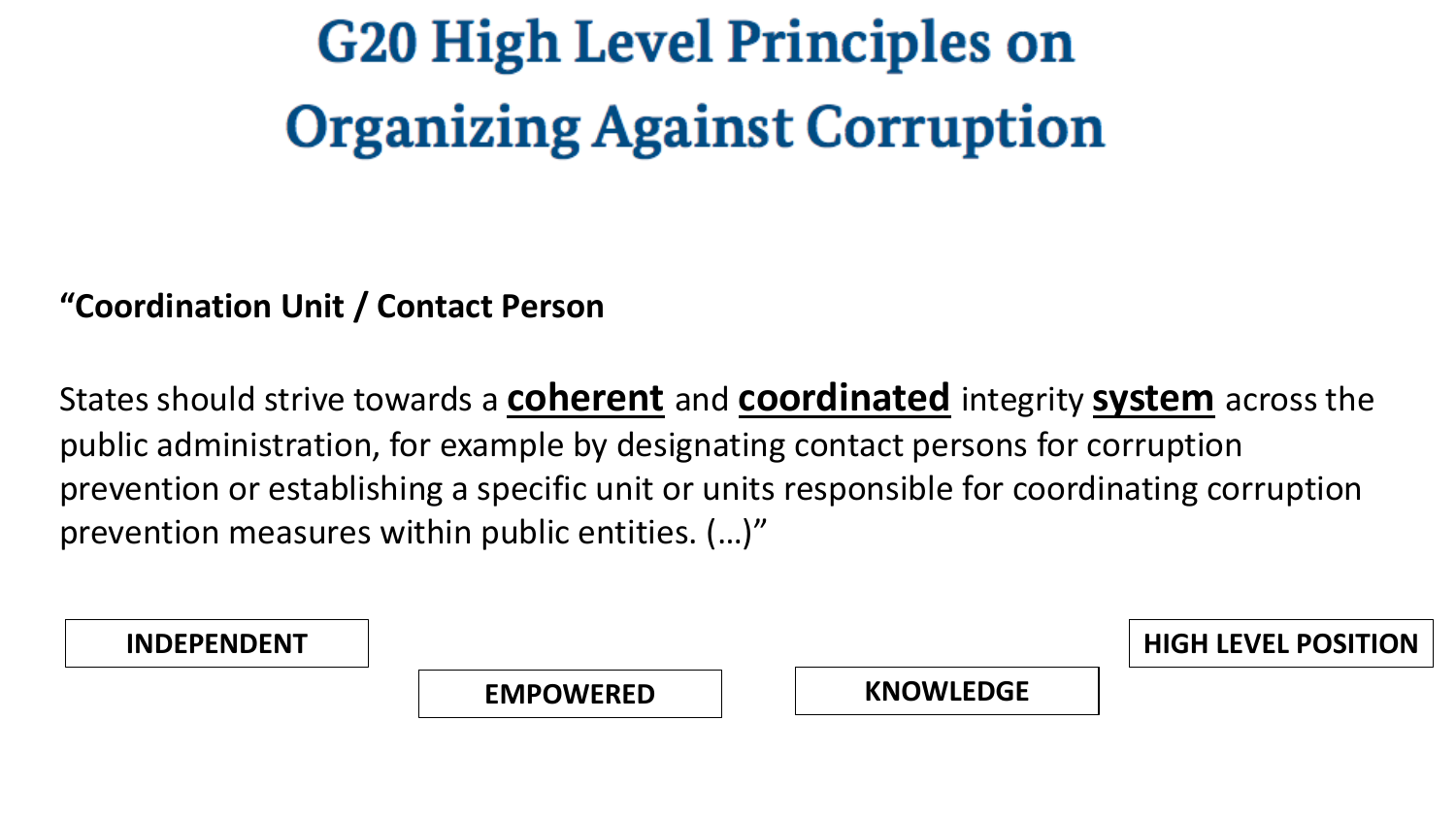How a public compliance should have?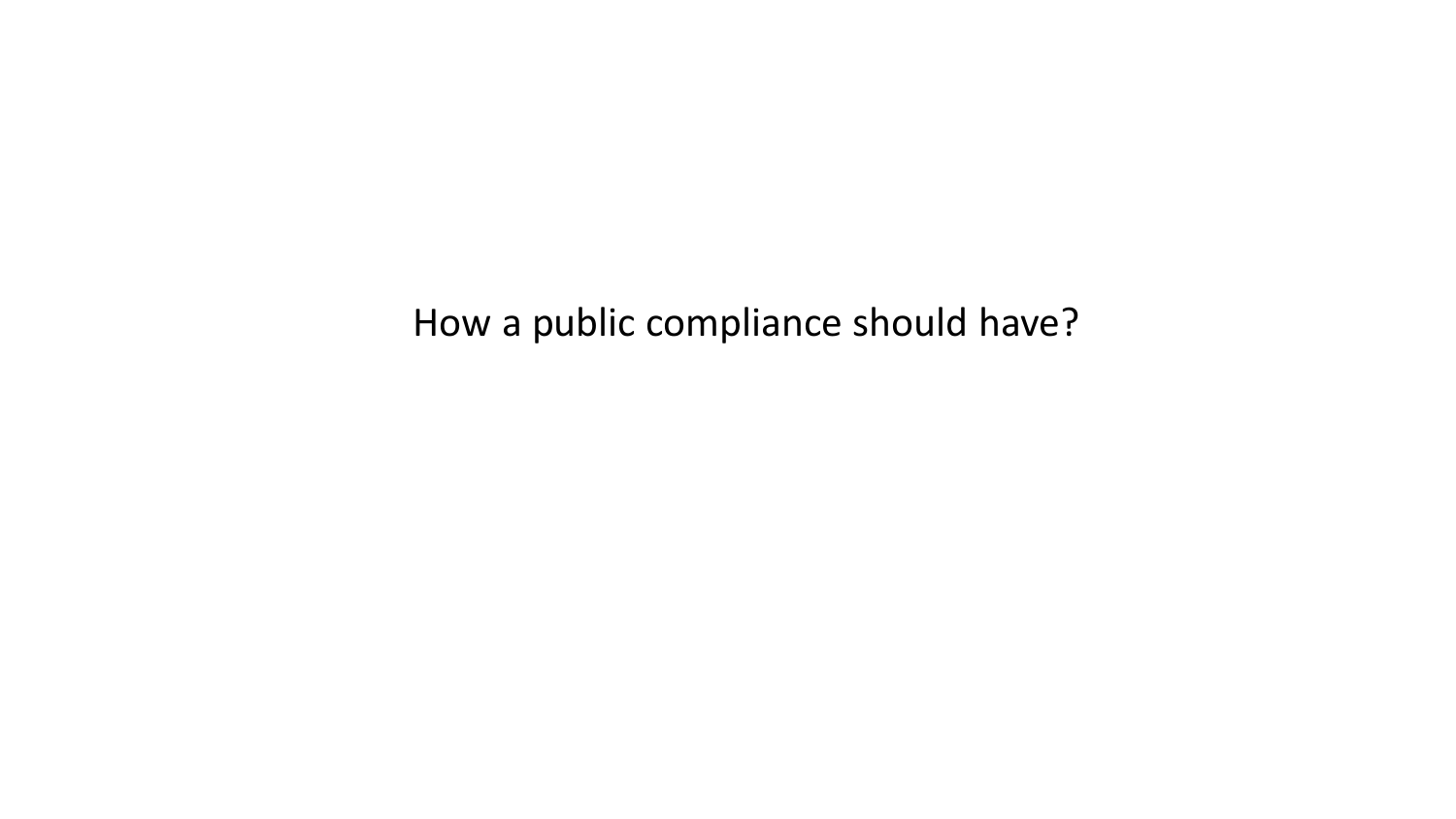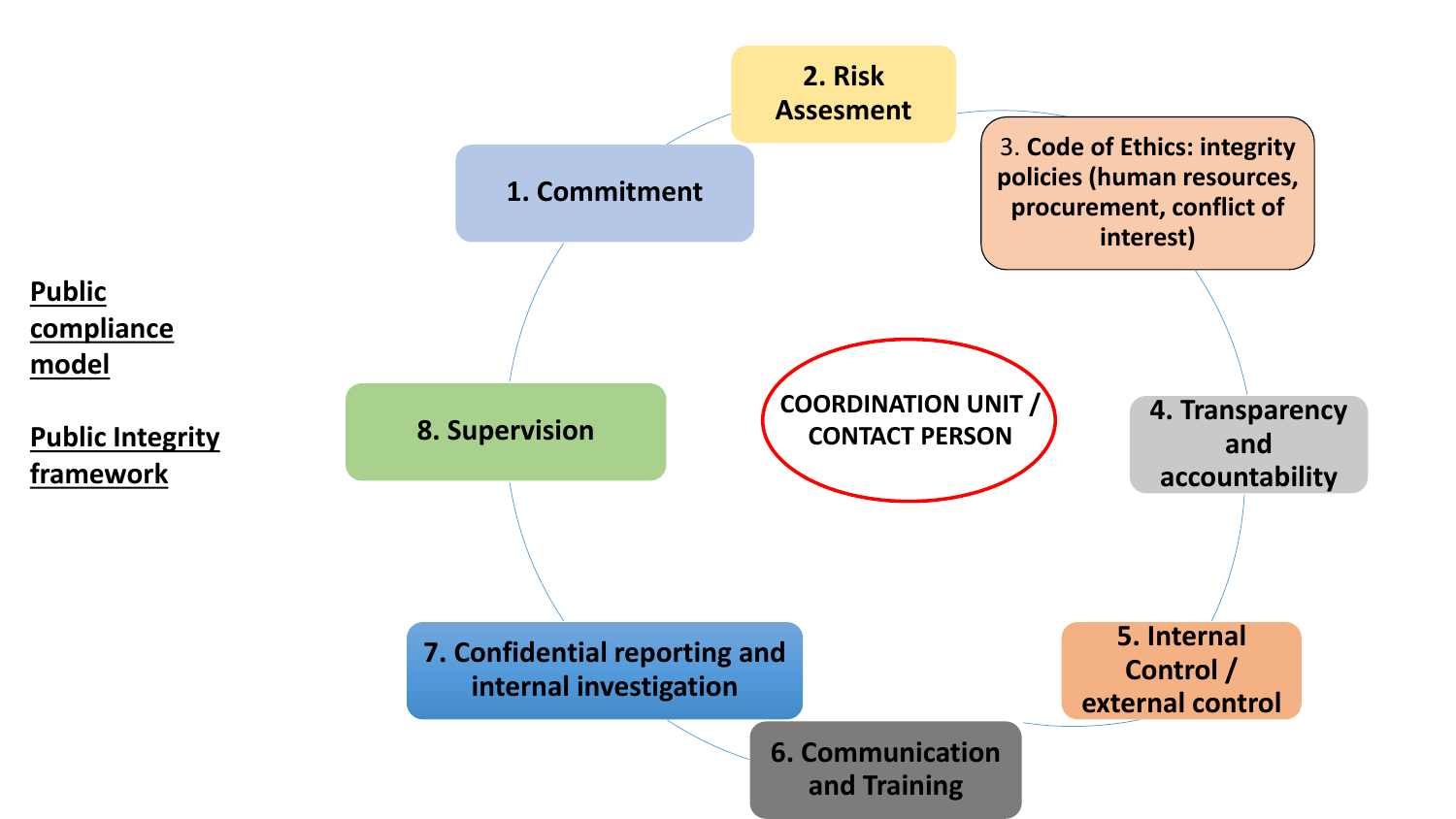# **The Three Lines of Defense Model**

The first line of defense are under the responsibility of operational managers. They also are responsible for implementing corrective actions to address process and control deficiencies.



**Taken from the International Internal Auditor´s Position Paper: The Three Lines of Defense**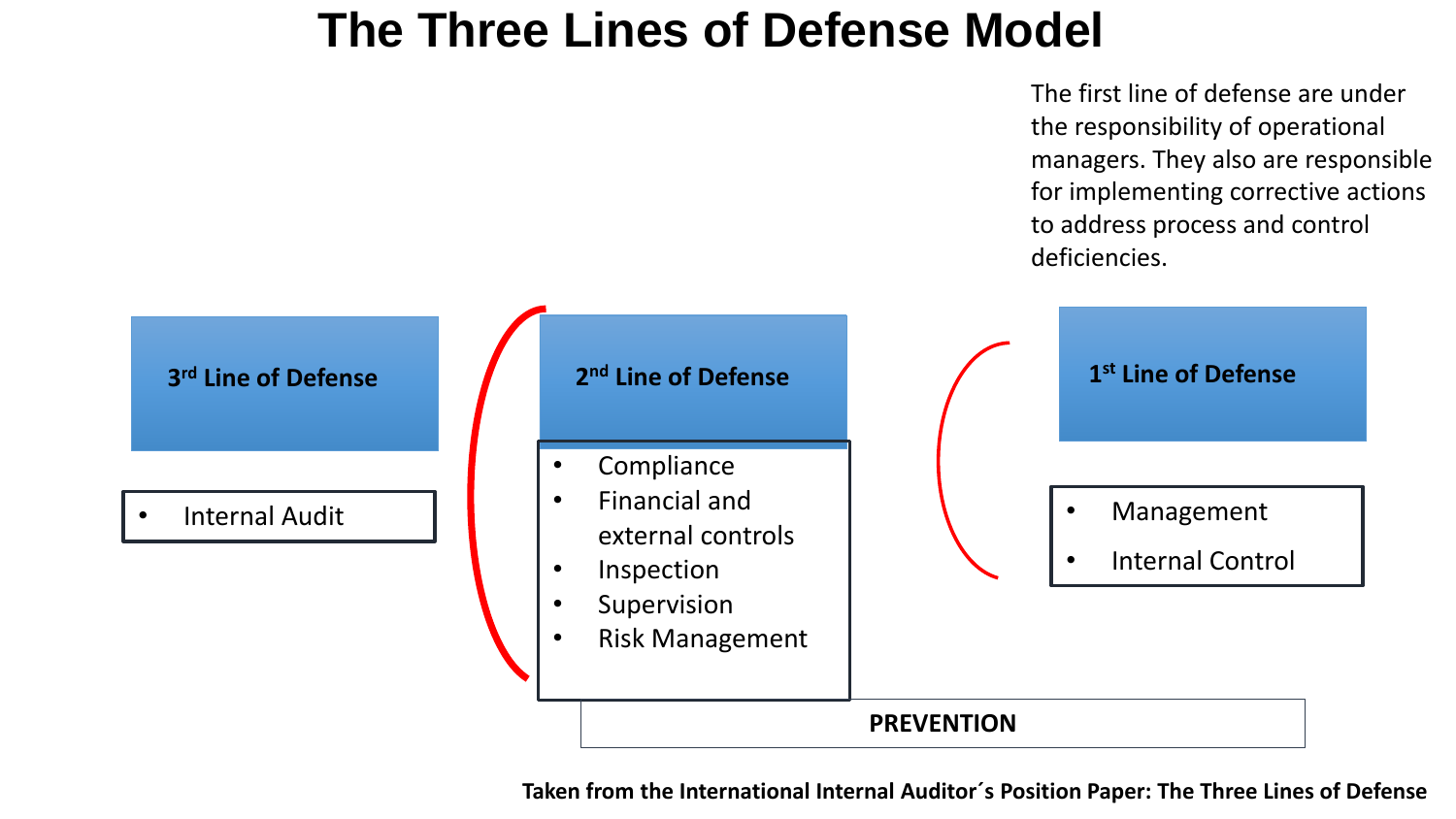### **Final considerations**

**1. Integrity Model instead of Public Compliance**

Even though the similarities to the private sector compliance that we can identify, we prefer to refer to Integrity Model.

- Not a copy paste.
- The purpose of the public administration (which is the public interest) is very different from that of the private sector (which is to generate profit and to assure financial and operational sustainability).